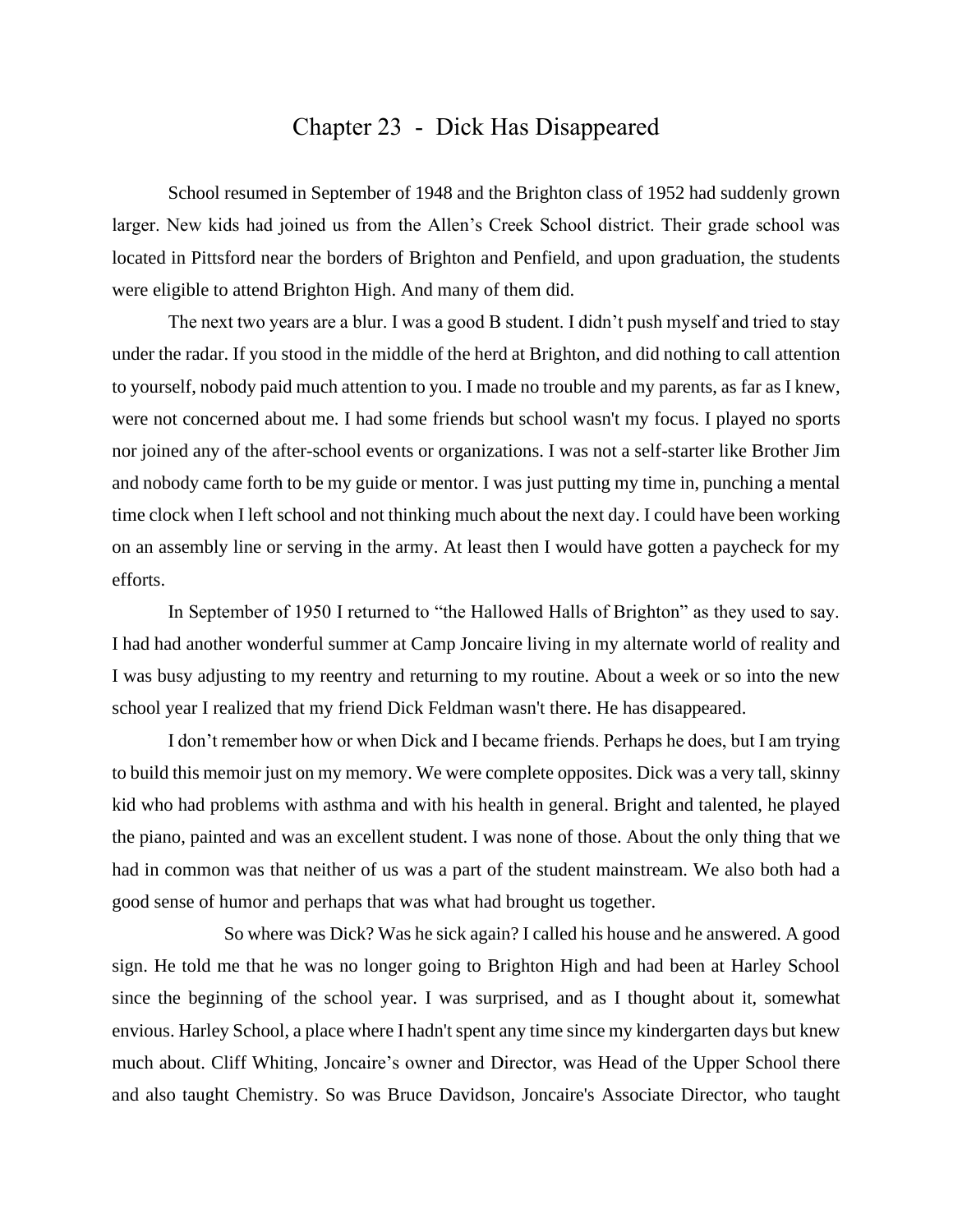American History, a favorite subject of mine. I knew many of Harley's students because we had spent summers together at Joncaire. High on my list was that Cousin Andy and my friend Kermit Steinberg had gone there since Eighth Grade. And, as you now know, I didn't like Brighton and felt like I was just treading water there.

It all seemed to make sense. I told Father and Mother that I wanted to go to Harley. I recall that it cost about \$800 a year - a considerable sum at the time. To put that in proper prospective, Google tells me that in 1950, the average cost of American car was then about \$1,500 - about twice the cost of my Junior year. There were no questions or any discussion. If that's what I wanted, I could go. Perhaps Father and Mother were aware of my unhappiness at Brighton although I had tried to be stoic about it. That was a Cohen Family trait that I think I had inherited from Mother. I was quickly enrolled in the Eleventh Grade and soon joined Dick and Andy as a new classmate. While I didn't know it at the time, my life had begun anew.

\*\*\*

Harley was a small private school located on Clover Street in Brighton. You may recall that Clover Street was the old Indian path that once led past the edge of our neighborhood and then eventually down to New York State's Finger Lakes region. In good weather I could ride my bike to school, about a mile, retracing a route that Louis Thomas de Joncaire might have also traveled. Harley could have been called a "prep" school (short for "preparatory"), but we didn't think of it that way because it differed so from the well-known prep schools of the day like Andover and Exeter. Harley was co-ed, there were no dorms or other living facilities and just about everybody who went there lived in Rochester. "Country day school" was a more appropriate reference. The students came from typical middle-class families; their parents were often business people or professionals. They were generally not a part of Rochester's social class.

Founded in 1917, Harley was a part of the "progressive educational movement" of the time. Classes were small, ranging from 10 to 25 students each. We called our teachers by their first names - Cliff, Bruce, Lanny, Emily.... We enjoyed that as it made us feel older, and it helped our teachers get to know us better. It made our discussions with them easier, more comfortable. We could often speak our minds because the barrier between student and teacher has been loosened. And that closeness allowed our teachers to know when we weren't living up to their expectations.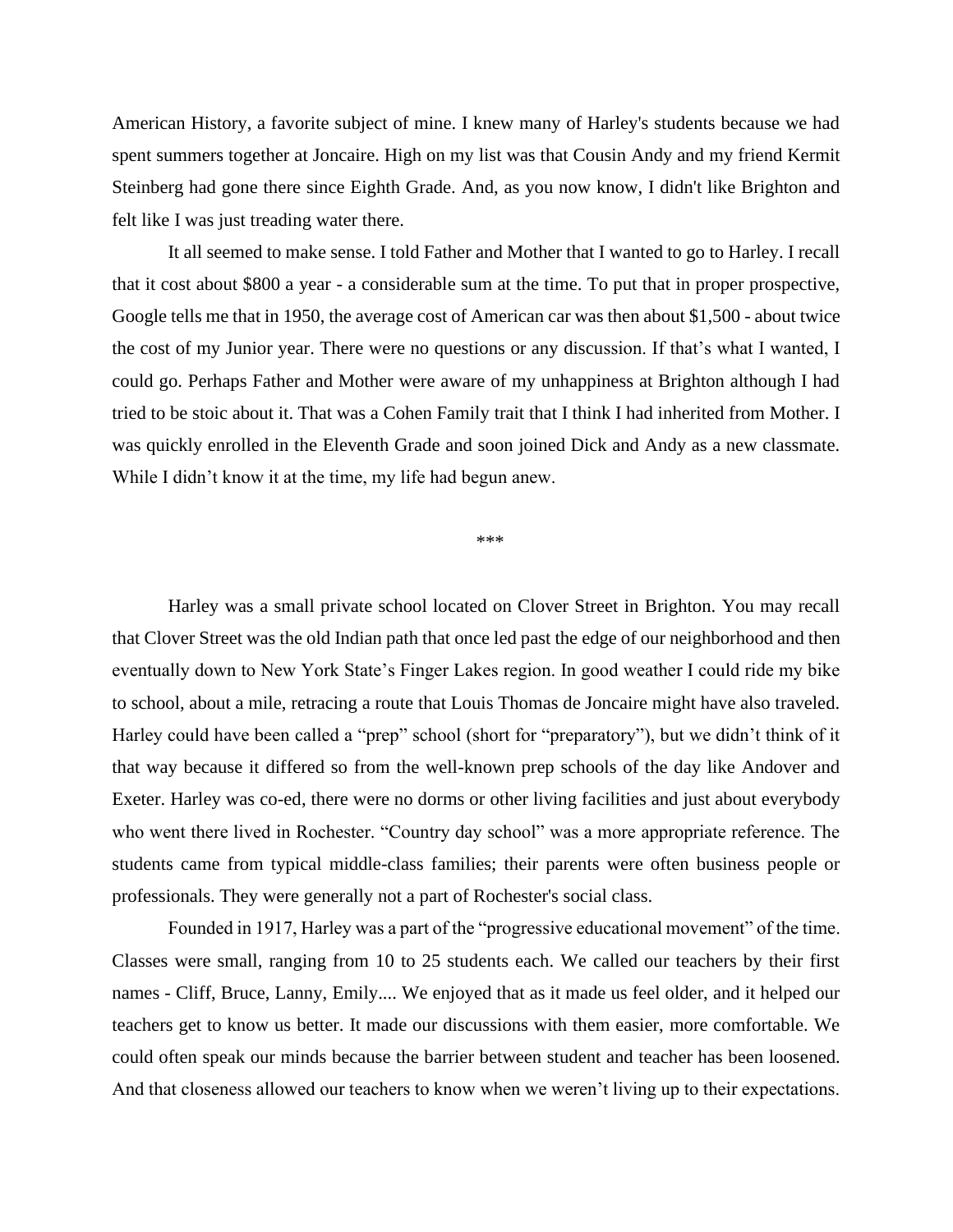Harley's school motto was, and still is, "Become What Thou Art." The school's job was to see that we did.

I had taken two years of French at Brighton High. Mrs. Brown hadn't been able to teach me much. Learning a foreign language was another skill that had come to me in a very short supply. I was able to perfect a nice "Franch hackcent" and enjoyed using it when I mangled English the way Danny Kaye did. But not much more. When I transferred to Harley I thought that my Gallic days were over; my parents thought otherwise. "French was the international language of the day....French would prove invaluable later in my life....Three years of the language would look good on my college applications." I joined Madame's French class.

Madame was one of the few teachers at Harley whom we didn't call by her first name, which was Dinah ("Dee-na"). Dinah Windholz. She was a charming, elegant woman, about 50. Pure French. She had met her husband, Harry, when he was an American "doughboy" serving in France during World War I. She came to Rochester with him as his war bride and then to Harley to teach her native language. Despite her more than 30 years in America, she retained her French Èlan and her lovely "hackcent."

Harley graded on a six-week cycle and a few weeks after I arrived, I got my first report card. It was pretty good, especially considering what a tough school Harley was supposed to be. One exception - a "D" in French. I was shocked. I had never gotten a "D" at Brighton, nor many "C's" either. I asked to talk to Madame and we met one afternoon after French class.

I told Madame that I was surprised to have gotten a "D" from her. She gave me a sweet, but not condescending smile, and told me that I shouldn't have been as I wasn't working very hard. Nothing else. She was right, of course. I tried harder and finished the year with a B or B-. Madame and I were both satisfied. The 1952 "Comet," Harley's year book, was dedicated to Madame. She autographed her page for me with the following:

> *"To Johnie that I enjoyed so very much even though his French was not always "epatant". Tres affectueusement. Dinah Windholz."*

For those who were lucky enough not to have taken French - "epatant" means *amazing, splendid, ripping*.

Many years later Roz and I are in St. Remy, in the Provencal region of France. We are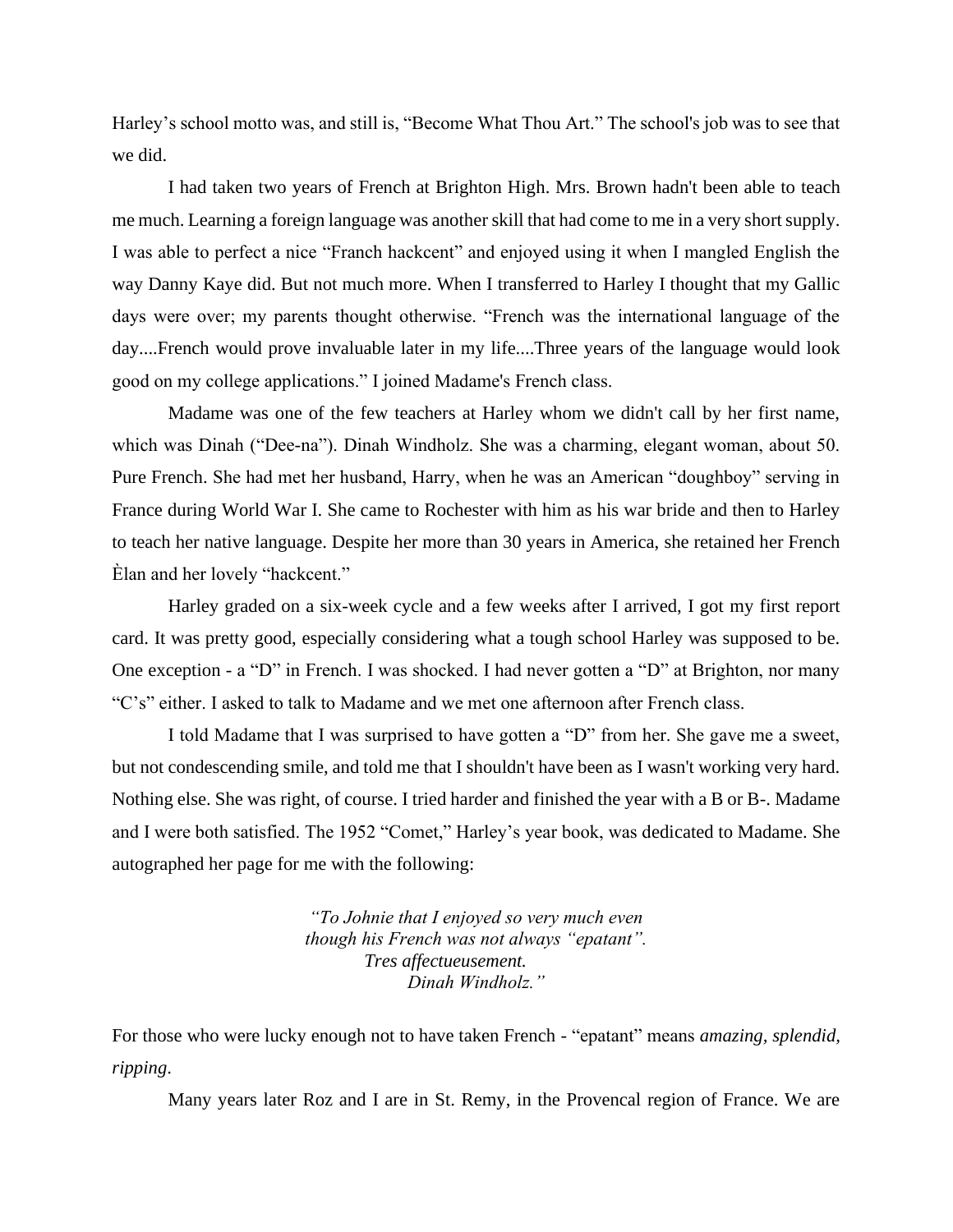visiting Mike and Susan Feinstein, Rochester friends who have a house there. They are having a dinner party for us so that we can meet some of their local friends. The guests arrive and I find that most of them don't speak English. Mike is fluent in French and Susan is more than just proficient. Roz had four years of French in high school and still speaks it as she, unlike I, has a knack for foreign languages. The conversation flows freely in French. I sit there quietly. As it progresses, I find myself understanding enough of it so that I generally know what they are talking about. My Harley French that has long been buried deep inside me begins to percolate. I think to myself, "Merci, Madame."

\*\*\*

Harley prepared me for college. Unlike Brighton, we were given our assignments in batches of time. We were told what would be covered in the coming week and it was our responsibility to be prepared for what would be discussed during each class. That's how it would work in college and we learned how to do it. Sometimes, however, I was not always successful at it.

We were to read Thomas Hardy's "Return of the Native" in "The Boomer's" English Literature class. It was a long book and we would have enough time to plow through it before our class discussion and a test on it. I put off starting the novel. I was not interested in Hardy (knowing nothing about him, of course) nor in mid-19th Century rural England. The time was getting short and I finally began. It was slow going. Sunday morning, the day before the assignment was due, and I still had many pages to go.

I retreat to my room, settle into my easy chair and read. And read. The hours drag by and the end of the book isn't yet in sight. Thomasin Yoebright and Diggory Venn are no Scarlett O'Hara and Rhett Butler, nor is Egdon Heath as exciting as is Civil War Atlanta. I keep checking to be sure that there is a last page. I have a quick supper and resume my solitary reading. Around midnight I finish. I am exhausted, but I have learned two things - I don't care much for Thomas Hardy and I am a procrastinator. I vow to do something about the latter. Sometime.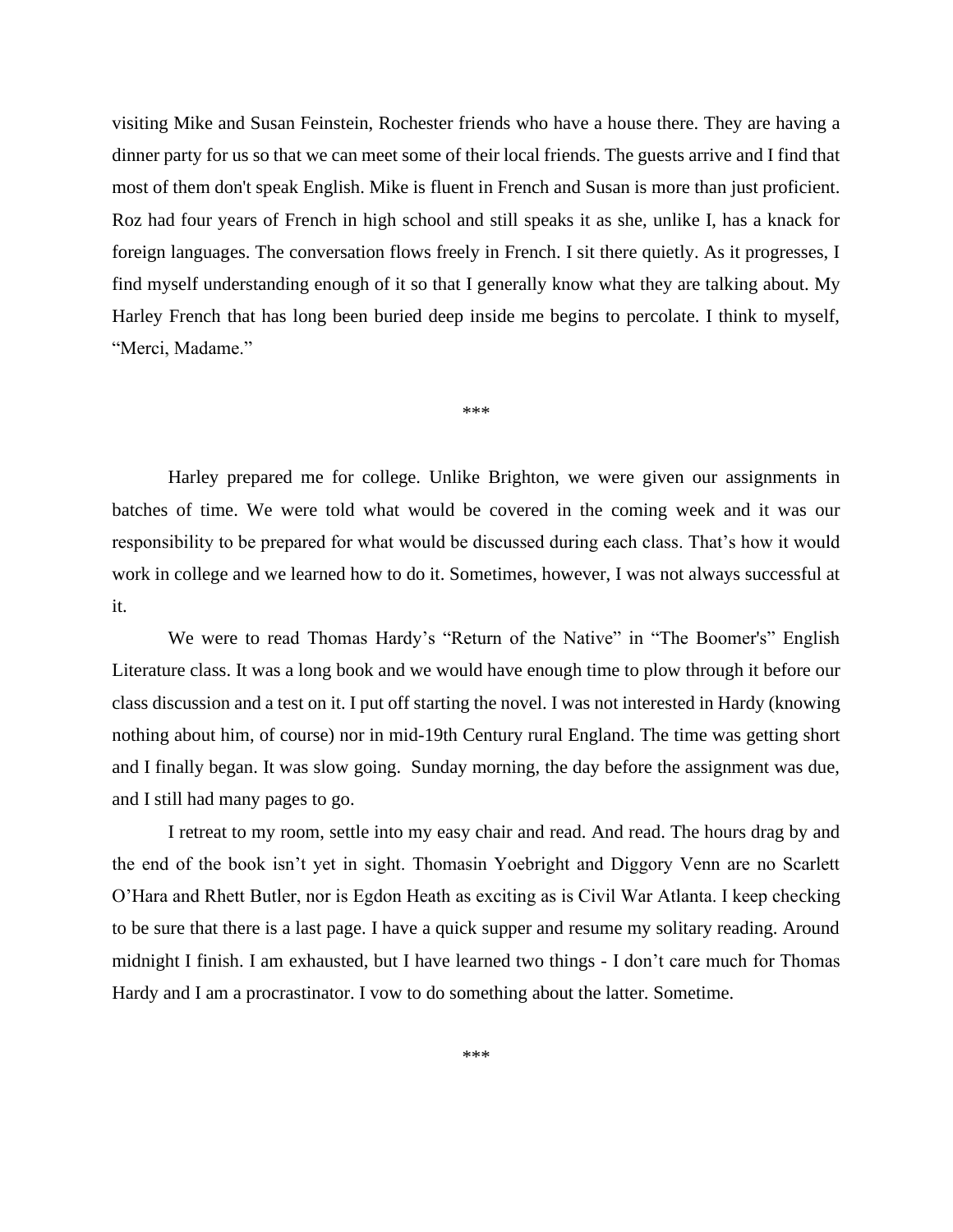As my Junior year progressed, I learned that Harley was a school of "inclusion." Because of its smaller student body, just about everybody participated. I served on the student council, sang in the school choir and acted in "Date with Judy," our Junior year play. I also chaired the Supply Committee, the group responsible for seeing that every Harley student had the necessary pens, pencils, notebooks and other educational materials. An exciting challenge! I wrote for the SHRDLU, our school's occasional blab sheet, thus beginning my lifelong experience with trying to master and tame the written word. (In case anyone is wondering, SHRDLU was half of the nonsense phrase - "*Etaoin shrdlu*" - it was used by typecasting machine operators to mark the spot when they made a mistake in setting the type for a newspaper story. (Courtesy again of Google.)

The world of sports accepted me. I joined the soccer team, coached by "The Boomer." He had been born in England and, like many English boys, had learned to play the game as a child. He was a stocky, solid athlete who could pound a soccer ball from mid-field to the goal. Hence the nickname "The Boomer," which was openly used only by a select group of athletes who were his stars. Our team did well and I had enough game time in my senior year to win my letter "H" in the sport.

I also played basketball - Junior Varsity as I still hadn't grown much since my growth hormone pill days. We had just enough players for a full squad and a few on the bench. I had some time on the court, but only scored once during my two years. I haven't forgotten that moment. As we move up the court, someone passes me the ball. I see an opening and dribble somewhat clumsily towards our opponent's basket. When I am stopped by one of their guards the ball almost instinctively comes up and out of my hands. Swish! Two points. We lost the game, but I got into the score book.

And then there was baseball. It was nothing like our pickup games on the Victory Garden lot. Hardball and fast. The best I can say about my performance is I was included in the team photo for the yearbook. Photographed for posterity.

\*\*\*

Time moved so much faster at Harley than at Brighton. It was as if I had been able to extend my Joncaire days into a yearlong event. My senior year began and Donn Dickason, a Harley junior and fellow transfer from Brighton, joined our circle of friends. He was an interesting mix - street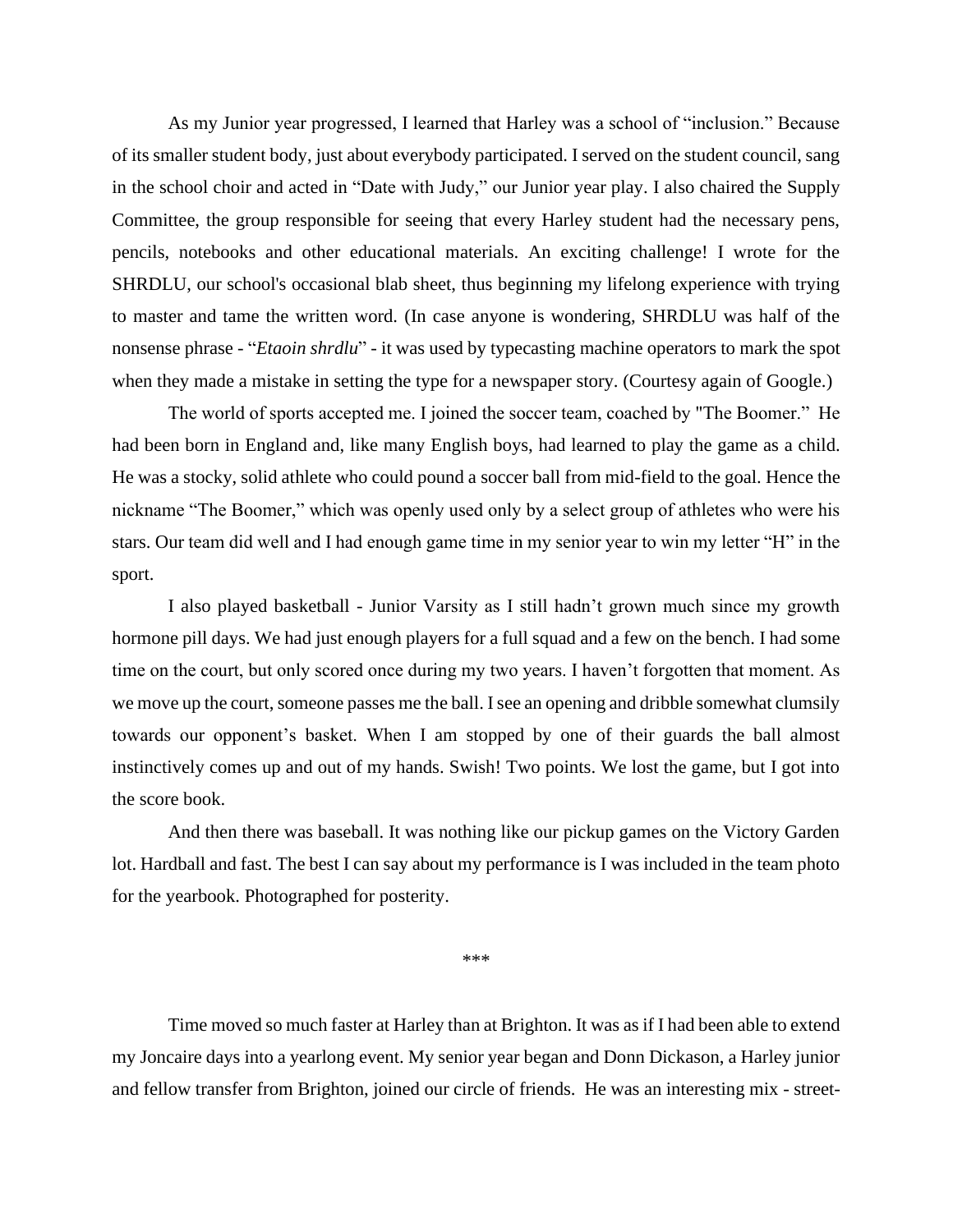smart, casually but carefully dressed in a manner that would become popular in the 1960's, quiet and perhaps not particularly happy about being at Harley. He was muscular and an easy, natural athlete. But there was something else there - a keen intelligence and a self-confidence that he had not yet learned to effectively manage. We become casual friends.

Donn had access to the family car and he proposed that we hang out together some weekend evenings. There was one problem, however. In New York State then, as now, you couldn't operate a car at night until 18 when you became a senior driver. Neither of us was; Donn was creative, however. Once the sun has set, he could legally drive at night as long as there was a senior license holder in the car with him. He told his parents that I had a senior license; they took his word. I did not volunteer to show my license, nor was I asked about it.

Friday night comes and Donn and his father pick me up at home. We drive back to his house and drop off his father. Donn takes over the wheel. We round up the rest of our gang usually Andy, Kermit and Jud Patterson, one of Donn's classmates - and go cruising. Two in the front, three in the back. Donn cranks up the radio and we sing along with The Four Aces - "Just a Garden in the Rain" or with Kay Starr - "The Wheel of Fortune." Les Paul and Mary Ford have just revolutionized the popular music world with their multiple track recording of "How High the Moon?" and we also join in with them. We are looking for something, but don't know what. We stop at Don and Bob's drive-in for coffee, a coke and a burger or hot. We avoid the bars and the cops. There is talk about looking for girls, but find none. Midnight comes and Andy, Kermit and Jud get dropped off at their homes. Donn and I go back to Donn's and his father gets in the car. He and Donn drive me home.

I don't recall how many times we pulled the subterfuge. Donn's father never learned that I wasn't old enough to make Donn's driving legal. As a father of two active teenage boys he probably didn't really care. Donn was a safe driver and it got Donn out of the house for the evening. It was probably a good trade-off.

\*\*\*

Senior year we had the right to the "Smoking Room." It was in the basement of the "old barn," a classroom building next to the main school building that looked somewhat like a large barn because it had once been one. The room was decorated with college pennants and a few